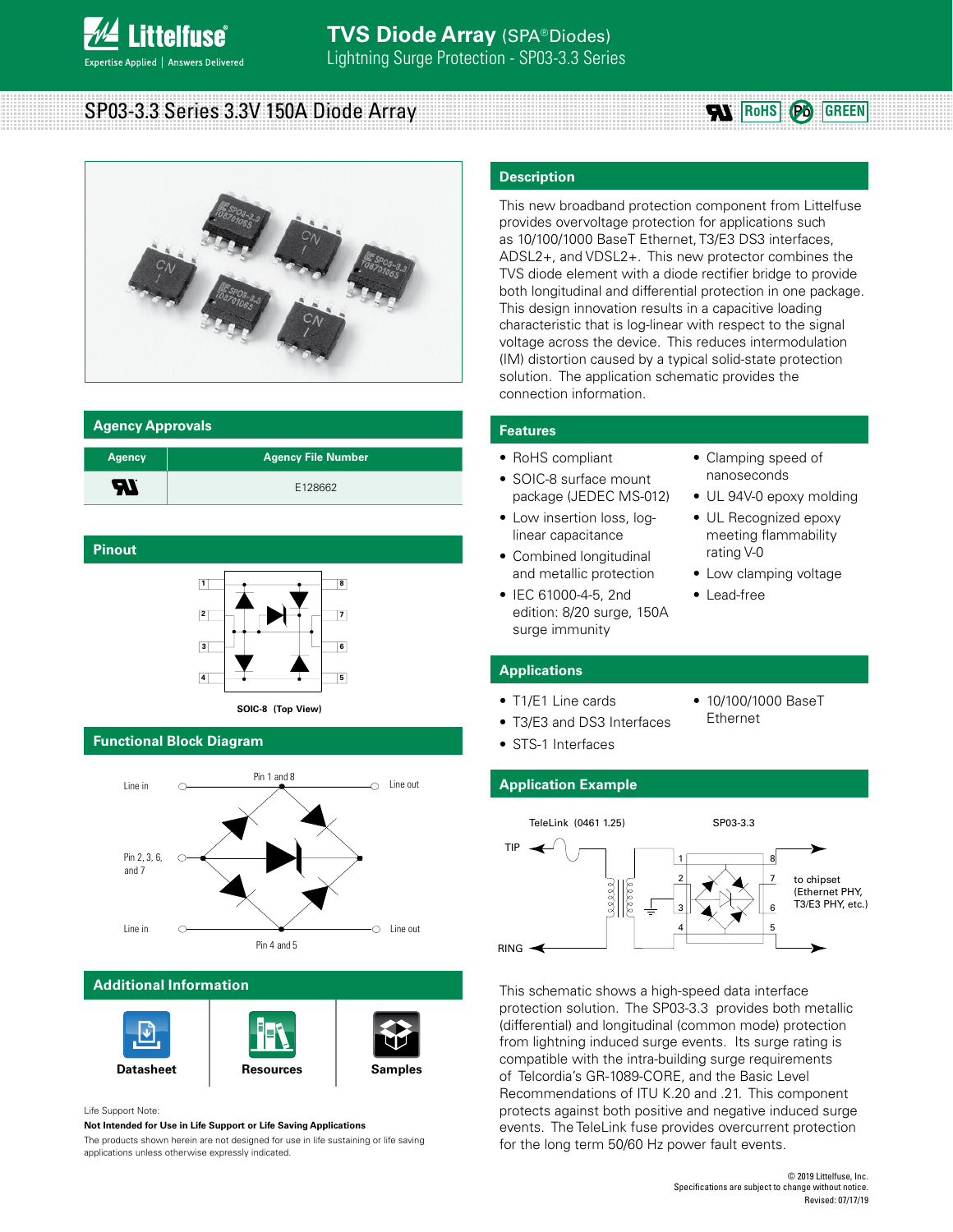

# **TVS Diode Array** (SPA® Diodes) Lightning Surge Protection - SP03-3.3 Series

### **Absolute Maximum Ratings**

| <b>Parameter</b>                            | <b>Rating</b> | <b>Units</b> |
|---------------------------------------------|---------------|--------------|
| Peak Pulse Current (8/20µs)                 | 150           | А            |
| Peak Pulse Power (8/20µs)                   | 3300          | W            |
| IEC 61000-4-2, Contact Discharge, (Level 4) | 30            | kV           |
| IEC 61000-4-2, Air Discharge, (Level 4)     | 30            | kV           |
| IEC 61000-4-5, 2nd edition (8/20µs)         | 150           | А            |
| Telcordia GR 1089 (Intra-Building) (2/10µs) | 100           | А            |
| ITU K.20 (5/310µs)                          | 40            |              |

*CAUTION: Stresses above those listed in "Absolute Maximum Ratings" may cause permanent damage to the device. This is a stress only rating and operation of the device at these or any other conditions above those indicated in the operational sections of this specification is not implied.*

### **Electrical Characteristics (T<sub>op</sub> = 25°C)**

| <b>Thermal Information</b>                                              |               |              |  |
|-------------------------------------------------------------------------|---------------|--------------|--|
| <b>Parameter</b>                                                        | <b>Rating</b> | <b>Units</b> |  |
| <b>SOIC Package</b>                                                     | 170           | °CM          |  |
| Operating Temperature Range                                             | $-40$ to 125  | °C.          |  |
| Storage Temperature Range                                               | $-55$ to 150  | °C.          |  |
| Maximum Junction Temperature                                            | 150           | °C.          |  |
| Maximum Lead Temperature (Soldering 20-<br>40s) (SOIC - Lead Tips Only) | 260           | $^{\circ}$ C |  |

### **Parameter Symbol Test Conditions Min Typ Max Units** Reverse Stand-Off Voltage VRWM - - - 3.3 V Reverse Breakdown Voltage  $V_{\text{BR}}$  $I_{\tau} = 2\mu A$ = 2µA 3.3 - - V Reverse Breakdown Voltage  $V_{BR}$  $I_r = 50 \mu A$ = 50µA 3.3 - - V Reverse Leakage Current  $I_R$  $V_{\text{RWM}} = 3.3V$ , T = 25°C  $|$  -  $|$  -  $|$  1  $|$   $\mu$ A Clamping Voltage, Line-Ground  $V_c$ <sub>PP</sub>= 50A, t<sub>p</sub>=8/20 μs | - | - | 11.5 | V Clamping Voltage, Line-Ground  $V_c$ <sub>pp</sub>= 100A, t<sub>p</sub>=8/20 μs | - - | 15 | V Clamping Voltage, Line-Line  $V_c$ <sub>PP</sub>= 50A, t<sub>p</sub>=8/20 μs | - | - | 13.5 | V Clamping Voltage, Line-Line  $V_c$ <sub>pp</sub>= 100A, t<sub>p</sub>=8/20 µs | - | - | 18 | V Junction Capacitance C<sub>j</sub> Between I/O Pins and Ground  $V_s$ =0V, f= 1MHz  $V_s$ =0V, f= 1MHz Between I/O Pins Between I/O Pins<br>  $V_{\rm R}$ =0V, f= 1MHz  $V_{\rm R}$  12 | pF



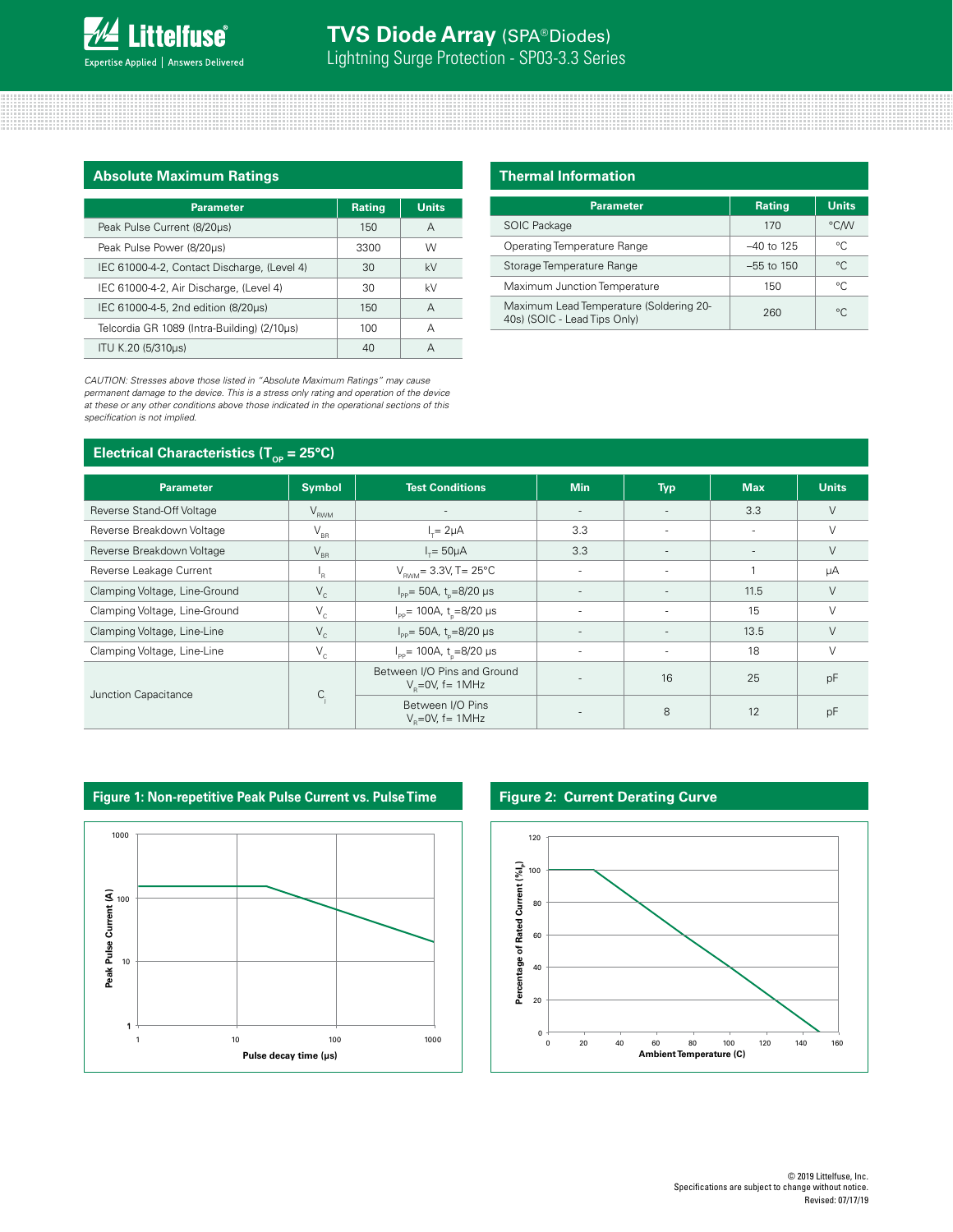

### **Figure 3: Pulse Waveform**



## **Figure 5: Capacitance vs. Reverse Voltage**



### **Soldering Parameters**

| <b>Reflow Condition</b>                                        |                                  | Pb - Free assembly |
|----------------------------------------------------------------|----------------------------------|--------------------|
|                                                                | - Temperature Min $(T_{s(min)})$ | $150^{\circ}$ C    |
| <b>Pre Heat</b>                                                | - Temperature Max $(T_{s(max)})$ | $200^{\circ}$ C    |
|                                                                | - Time (min to max) $(tn)$       | $60 - 180$ secs    |
| Average ramp up rate (Liquidus) Temp (T <sub>1</sub> ) to peak |                                  | 3°C/second max     |
| $T_{\text{S(max)}}$ to $T_{L}$ - Ramp-up Rate                  |                                  | 3°C/second max     |
| <b>Reflow</b>                                                  | - Temperature (T.) (Liquidus)    | $217^{\circ}$ C    |
|                                                                | - Temperature (t.)               | $60 - 150$ seconds |
| Peak Temperature (T <sub>n</sub> )                             |                                  | $260^{+0/5}$ °C    |
| Time within 5°C of actual peak Temperature (t <sub>p</sub> )   |                                  | $20 - 40$ seconds  |
| Ramp-down Rate                                                 |                                  | 6°C/second max     |
| Time 25°C to peak Temperature (T <sub>a</sub> )                |                                  | 8 minutes Max.     |
| Do not exceed                                                  |                                  | $260^{\circ}$ C    |

### **Figure 4: Clamping Voltage vs. Peak Pulse Current**



## **Figure 6: Forward Voltage vs. Forward Current**